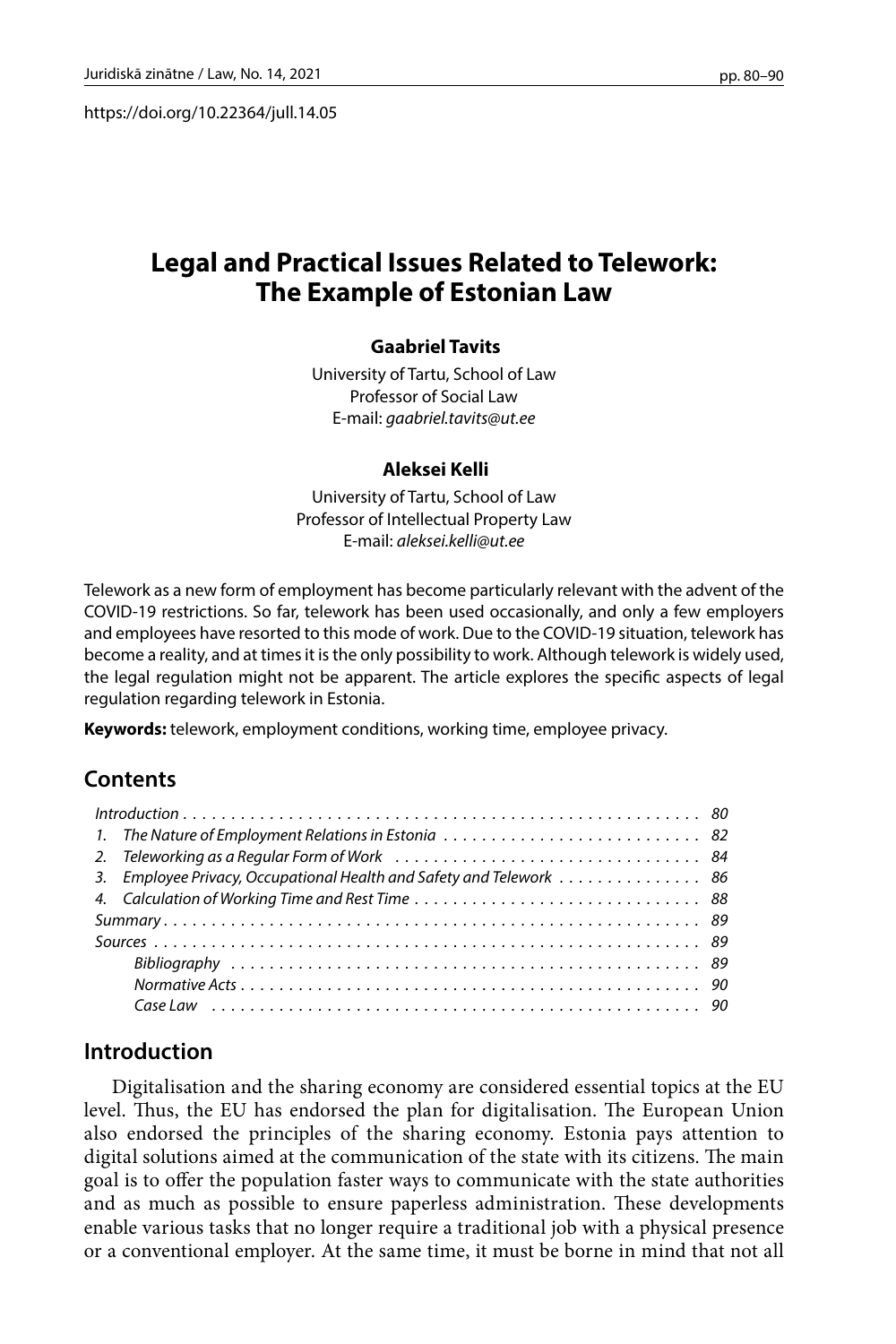types of work can be digitized at present. Therefore, also the significance of telework has increased. $<sup>1</sup>$ </sup>

Teleworking entails many technical and legal issues. From a technical point of view, internet access is a *condition sine qua non*. The is acknowledged by the Estonian government as well. Estonia has adopted an information society development plan.2 One of the goals set out in this document is to ensure the availability of high-speed internet and digital skills.

Regarding the information society plan, it is pointed out that almost 300 000 people in Estonia have not yet used the internet. Although the Estonian state takes numerous different steps to encourage people to learn to use various digital communication tools, attention has been paid primarily to those population groups in a somewhat weaker position in the Estonian labour market. Less attention has been given to the potential of the internet for the creation of high-quality jobs.

Teleworking also raises human rights issues. The key questions include how and whether an employer can compel an employee to work from home and whether such an obligation is not contrary to Article 8 of the European Convention for the Protection of Human Rights and Fundamental Freedoms (hereinafter – Human Rights Convention).3

A range of data protection issues accompanies this mode of work. In addition to the customary questions – when and whether the employer can read the e-mails sent by the employee at all, data protection concerns related to the processing of different data and the transmission of such data to different employees and the co-operation partner are vital. Who is authorised to process the data, and who is the controller?<sup>4</sup>

The authors address the changes in employment relations and their legal regulations that have taken place in Estonia in connection with the introduction of new digital opportunities. In the first place, the legal regulation of telework and the problems arising in connection with telework are analysed. Estonian labour legislation does not define the concept of telework. The Employment Contracts Act (hereinafter  $-$  ECA)<sup>5</sup> merely states that an employee and an employer may agree that an employee performs duties outside his usual place of work. The duration of telework and the rights and obligations of the parties to the employment contract are not specified.

The current legal regulation has not responded to changes in employment relationships and working methods. It remains a private agreement between both the employer and the employee. The state does not directly prevent the conclusion of separate agreements, but such agreements must not worsen the employee's situation in comparison with the requirements established by law.

<sup>1</sup> Telework in the EU before and after the COVID-19: where we were, where we head to. Available: https://ec.europa.eu/jrc/sites/jrcsh/files/jrc120945\_policy\_brief\_-\_covid\_and\_telework\_final.pdf [last viewed 28.02.2021].

 $^{\rm 2}$  Eesti infoühiskonna arengukava kuni 2020 [Development plan for Estonian information society until 2020]. Available: [https://www.mkm.ee/sites/default/files/eesti\\_infouhiskonna\\_arengukava.pdf](https://www.mkm.ee/sites/default/files/eesti_infouhiskonna_arengukava.pdf) [last viewed 27.02.2021].

<sup>&</sup>lt;sup>3</sup> European Human Rights Convention. Available: [https://www.echr.coe.int/Documents/Convention\\_](https://www.echr.coe.int/Documents/Convention_ENG.pdf) [ENG.pdf](https://www.echr.coe.int/Documents/Convention_ENG.pdf) [last viewed 27.02.2021].

<sup>&</sup>lt;sup>4</sup> This question is outside of the scope of the present article.<br><sup>5</sup> Employment Contracts Act Available: https://www.riig

<sup>5</sup> Employment Contracts Act. Available: <https://www.riigiteataja.ee/en/eli/529122020003/consolide> [last viewed 27.02.2021].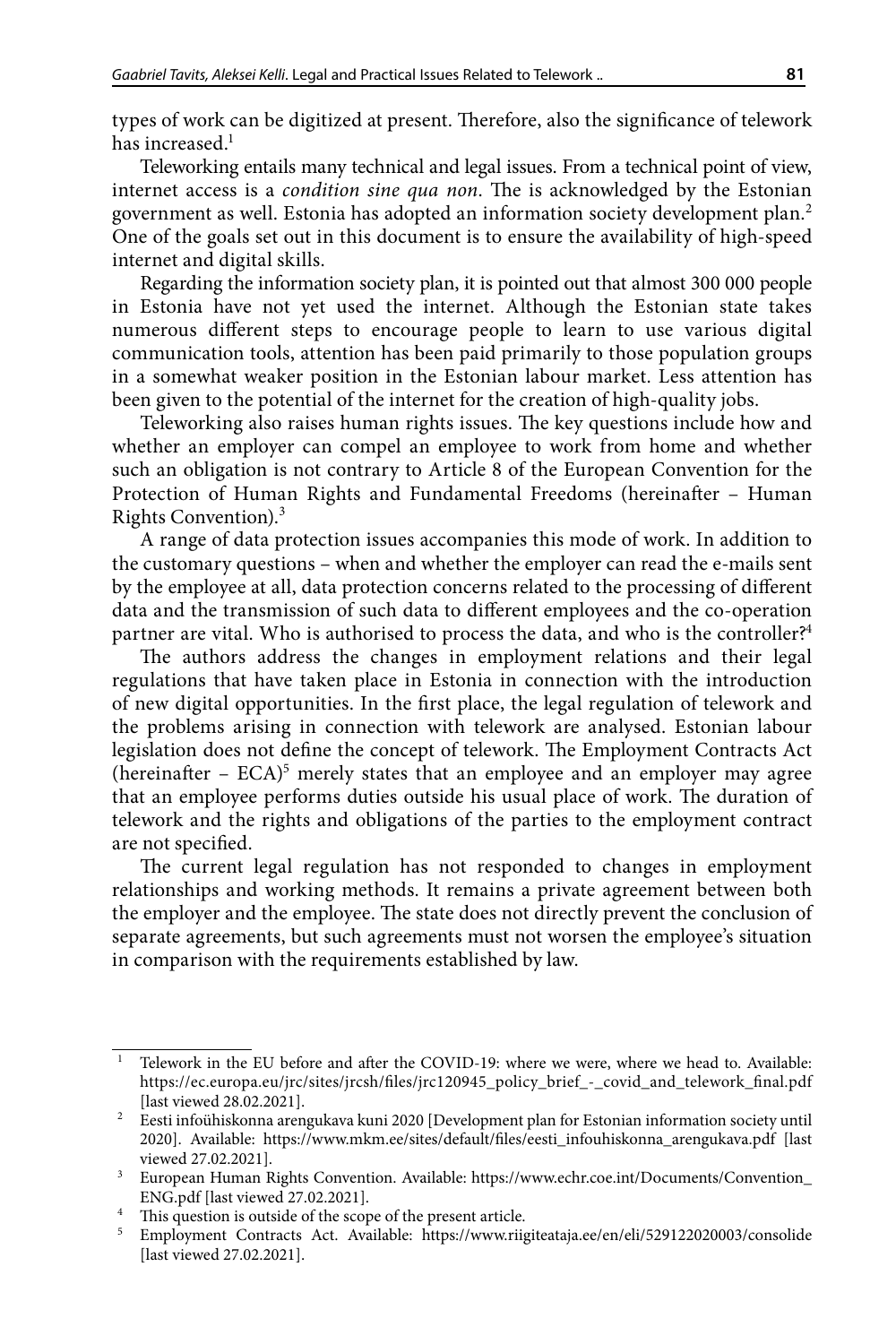### **1. The Nature of Employment Relations in Estonia**

In Estonia, individual employment relationships are regulated by the Employment Contracts Act. This law is based on the principle of flexicurity used in the European Union. According to the ECA, the employment contract does not necessarily have to be concluded in writing. The requirements for terminating the employment contract have been simplified. The number of significantly different formal requirements have been reduced. Although the ECA leaves sufficient space for the parties to the employment contract to enter into individual agreements, the ECA has been criticised for not providing sufficient flexibility in the situation where working conditions have changed. This also concerns teleworking. The issues related to working time are insufficiently regulated. Concerning working time, the parties to an employment contract do not have enough freedom to decide how many hours an employee still has to work.<sup>6</sup>

According to Section 28 of the Constitution,<sup>7</sup> everyone has the right to choose their field of activity and workplace freely. Section 19 of the Constitution states that everyone has the right to self-determination, also complies with this provision. The principle of freedom of contract is likewise derived from that provision. Consequently, everyone has the right to decide with whom to conclude an employment contract. This principle also guarantees the possibility to determine whether and with whom to terminate a contract. The employee and the employer can decide with whom and under what conditions the employment contract is concluded. The conditions of employment are under state control. Under this principle, the state can establish the necessary and required working conditions and, in addition, exercise control over the fulfilment of these conditions.

The ECA also regulates teleworking. The provisions of the ECA on the regulation of telework are general and leave the employee and the employer the opportunity to reach agreements to the extent necessary and appropriate for them. The Confederation of Estonian Trade Unions and the Confederation of Estonian Employers have also agreed on the principles of applying telework.<sup>8</sup> Although these principles are not mandatory (they are not generally a binding collective agreement), they constitute the principles that both employers and employees are expected to follow.

When regulating employment relations, Estonia must consider that public service employment is also relevant in addition to regular employment based on an employment contract. According to the Civil Service Act<sup>9</sup> in force in Estonia, employees in the public service are divided into two categories: officials and employees on the basis of an employment contract. Officials are appointed by administrative act and are generally not subject to labour law. According to the Civil Service Act Section 67 (3), the possibility of teleworking is also provided. However, the Civil Service Act does not specify which conditions should be applied in

 $^{\rm 6}$ Töötamisega seotud regulatsioone tuleb muuta paindlikumaks [Regulations concerning employment must be more flexible]. Available: [https://www.koda.ee/et/uudised/tootamisega-seotud-regulatsioone](https://www.koda.ee/et/uudised/tootamisega-seotud-regulatsioone-tuleb-muuta-paindlikumaks)[tuleb-muuta-paindlikumaks](https://www.koda.ee/et/uudised/tootamisega-seotud-regulatsioone-tuleb-muuta-paindlikumaks) [last viewed 27.02.2021].

<sup>7</sup> The Constitution of the Republic of Estonia. Available: [https://www.riigiteataja.ee/en/](https://www.riigiteataja.ee/en/eli/530122020003/consolide) [eli/530122020003/consolide](https://www.riigiteataja.ee/en/eli/530122020003/consolide) [last viewed 26.02.2021].

<sup>8</sup> Kaugtöö kokkulepe [Agreement on telework]. 25.05.2017. Available: [https://www.eakl.ee/](https://www.eakl.ee/kokkulepped/kaugtoo-kokkulepe) [kokkulepped/kaugtoo-kokkulepe](https://www.eakl.ee/kokkulepped/kaugtoo-kokkulepe) [last viewed 26.02.2021].

<sup>&</sup>lt;sup>9</sup> Civil Service Act. Available: <https://www.riigiteataja.ee/en/eli/525032019003/consolide> [last viewed 26.02.2021].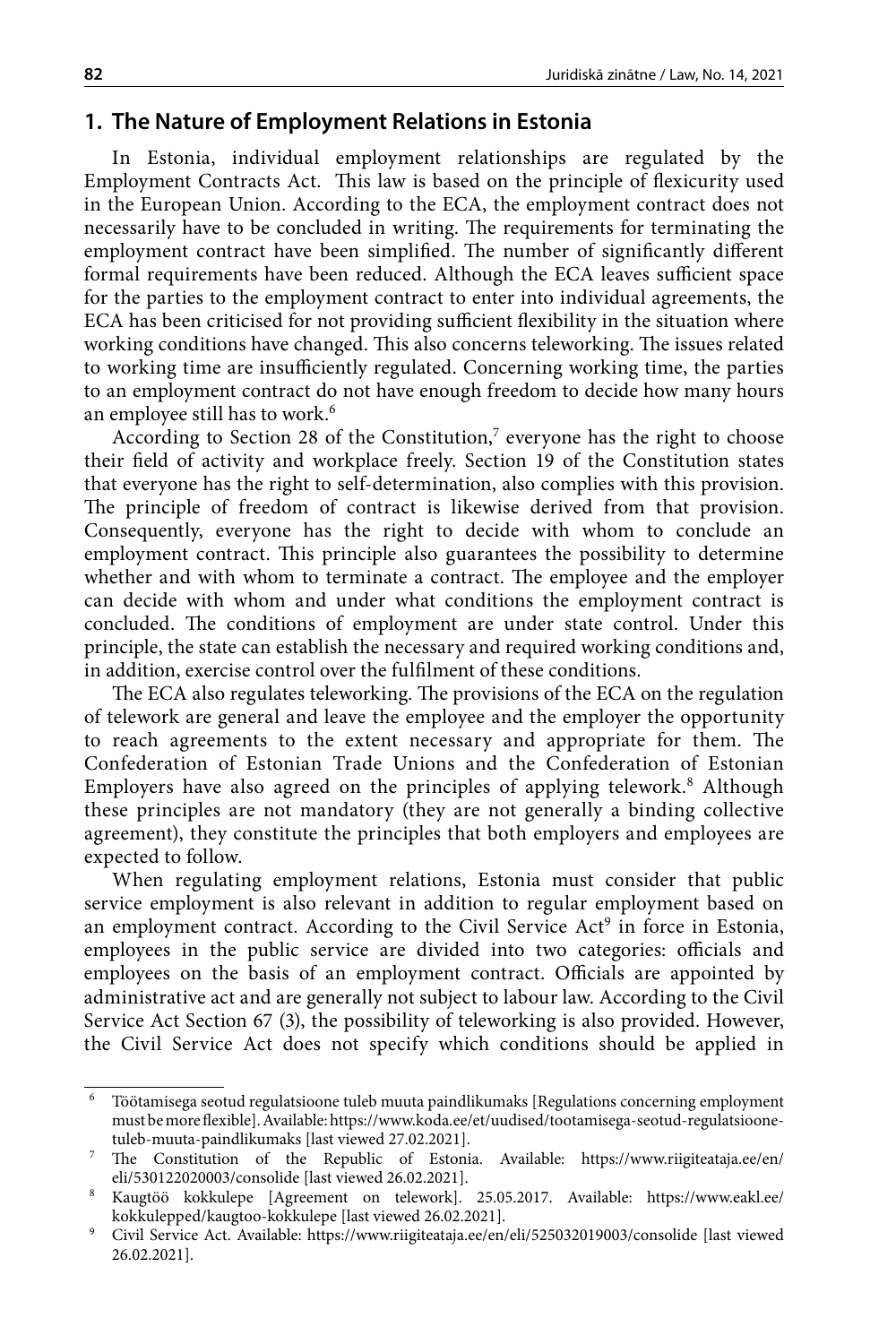telework. The collective agreement between the two confederations referred to above is also applicable by analogy in the public service.

The provisions of the ECA on telework are general and leave the employee and the employer considerable freedom in determining their relations. Observing and ensuring compliance with occupational health and safety requirements is imperative concerning teleworking. This is one of the critical issues, the specific solution to which is being sought by many countries, not only in Estonia. Although telework in many countries is regulated by legislation at different levels, occupational health and safety requirements have mostly remained unchanged. The Estonian Occupational Health and Safety Act<sup>10</sup> does not alter the prescribed liability for occupational safety between an employee and an employer. The employer is fully responsible for compliance with occupational health and safety requirements in all work situations, including teleworking. This principle has not been changed, nor has it been altered in the context of COVID-19. When other working conditions in telework are a matter of agreement between the parties, then ensuring occupational health and safety requirements is ultimately the employer's responsibility. The employer is responsible for non-compliance with these requirements. One way to change this is to transfer responsibility for health and safety at work onto the teleworker. This could be possible when the employer has informed the employee about the risks of teleworking. If such information is provided, the employer is released from liability in the event of possible damage to employee's health.

One of the essential issues in implementing teleworking is the employee's right to his or her private life. The Estonian Constitution provides that everyone has the right to the protection of his or her privacy.<sup>11</sup> The right can only be restricted on a legal basis if there are good reasons for that. A similar right is also enshrined in Article 8 of the Human Rights Convention. Besides, under Article 8, it is possible to restrict this right by law if it is necessary and essential in a democratic state governed by the rule of law. When implementing teleworking (especially working from home), the question arises here, whether the employer can unilaterally oblige the employee to work from home (e.g., in the case of COVID-19). To answer the above question, it is necessary to analyse issues that an employer may unilaterally require to work from home. Such a unilateral requirement by the employer can only be relevant if provided for by law or necessary for protecting the health and safety of other workers. Under the Human Rights Convention, the requirement of legality obliges the legislator to pass a specific law. Yet, it is also sufficient if, for example, the national government is authorized to enact such legislation.<sup>12</sup>

The application of teleworking has become a new norm since the advent of COVID-19. Countries are left with choices about how and in what forms to do it. Occupational health and safety guidelines were adopted in Estonia even before the wave of the COVID-19 virus, and they should be followed in the performance of

<sup>&</sup>lt;sup>10</sup> Occupational Health and Safety Act. Available: [https://www.riigiteataja.ee/en/eli/522022021001/](https://www.riigiteataja.ee/en/eli/522022021001/consolide) [consolide](https://www.riigiteataja.ee/en/eli/522022021001/consolide) [last viewed 26.02.2021].

 $^{11}\;$  Section 33 of the Estonian Constitution.

<sup>&</sup>lt;sup>12</sup> Guide on Article 8 of the European Convention on Human Rights. Available: [https://www.echr.coe.](https://www.echr.coe.int/documents/guide_art_8_eng.pdf) [int/documents/guide\\_art\\_8\\_eng.pdf](https://www.echr.coe.int/documents/guide_art_8_eng.pdf) [last viewed 26.02.2021].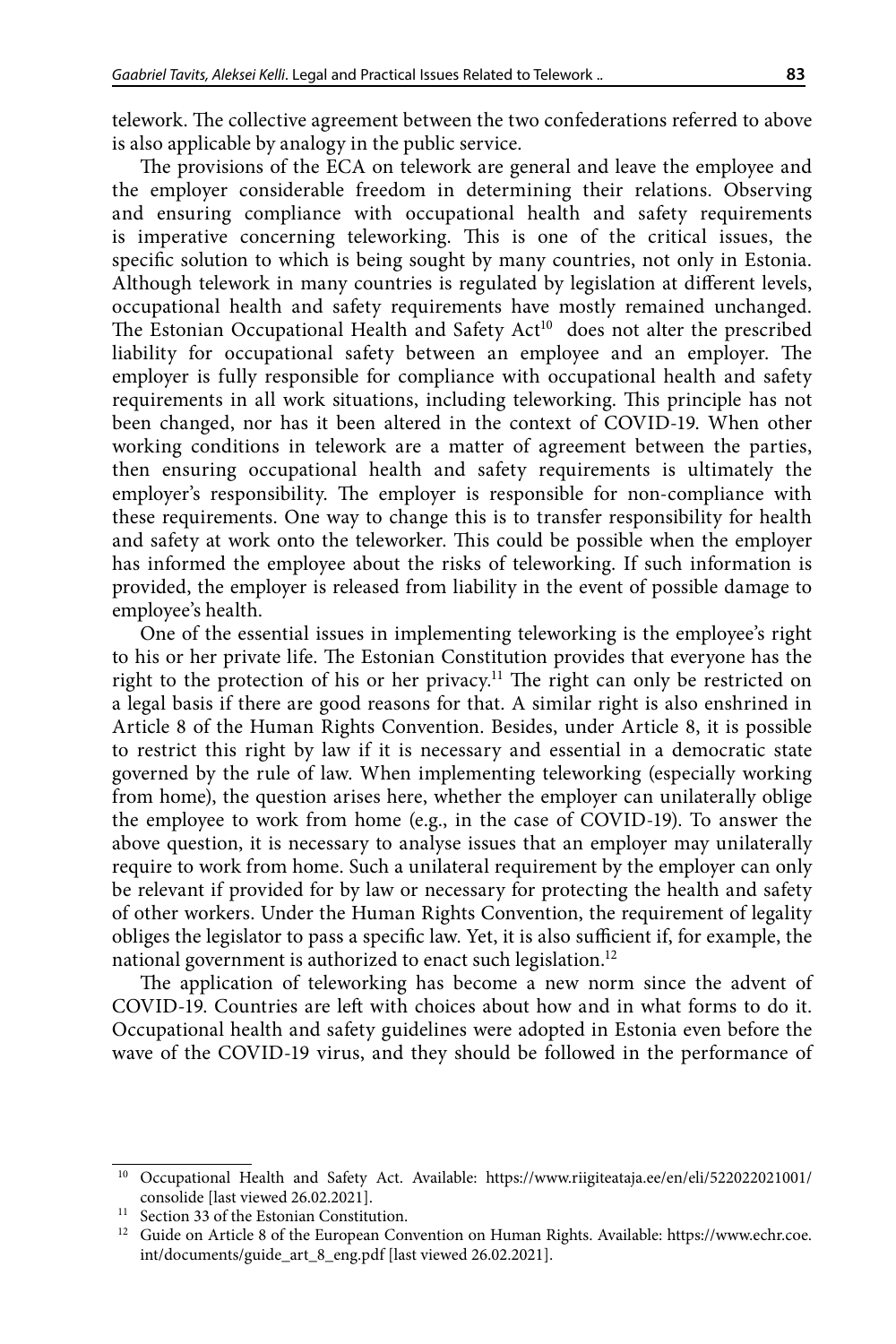telework.13 These guidelines are not mandatory but set out clear requirements that both the employer and the employee must observe to prevent the employee's health from deteriorating. Still, some of the employers have adopted the internal rules on telework.

#### **2. Teleworking as a Regular Form of Work**

Typically, when talking about new ways of working, the possibilities and ways of remote working are also relevant. There is no single definition for telework. It is characterised by the fact that the employee does not have to be physically present in the regular place of work, but instead, the work is done remotely.14 For such work to be possible, technical means of work are necessary. Typically, it means a situation where the employee does not have to leave home and can perform his duties at home using various information technology tools and options. From this point of view, there are also obligatory tools that allow performing tasks in the prescribed volume and under the prescribed conditions (computer with the necessary capacity, webcam, microphones, internet connection with sufficient speed to download and upload files).

Teleworking can take different forms to perform the tasks. On the one hand, there can be a case where the employee is not at work. An employee does not have a workplace with his employer, and the entire work is carried out from home or another place. On the other hand, teleworking can be a case where an employee works remotely a few days a week, for example, at home, whereas the rest of the time, an employee is present in his regular place of work. Moreover, teleworking, which involves creating office space and the presence of employees representing several employers, is not ruled out. The office space is equipped with the necessary resources, enabling employees to perform their duties on site. An employee may work at home or in other places. The employment contract can also stipulate that the employee is at the workplace provided by the employer two days a week. The rest of the time, the employee works in a place that suits him. The workplace, in case of the telework, does not necessarily have to be at employees' home.

In terms of employment law, telework differs from other ways of work because the employee may not be physically located at the employer's workplace, and the employer does not have the opportunity to control whether and how the employee performs his duties. Nevertheless, since work tasks are performed using modern information and communication means, the employer can still control the performance of work tasks if the necessary control mechanisms have been established.

Owing to the COVID-19 restrictions, teleworking has become a standard work option. Indeed, not all activities permit home-based work (e.g., construction or other spheres). In some situations, when the worker is not allowed to go to work, taking into account all potential restrictions on movement, work from home is the only way to continue working. Such changes in the situation have brought along

<sup>&</sup>lt;sup>13</sup> Kaugtöötaja töötervishoid ja – ohutus [Teleworker – occupational health and safety]. Available: [https://www.tooelu.ee/UserFiles/Sisulehtede-failid/Teemad/Paindlikud%20t%C3%B6%](https://www.tooelu.ee/UserFiles/Sisulehtede-failid/Teemad/Paindlikud%20t%C3%B6%C3%B6v%C3%B5imalused/Kaugtootaja%20tootervishoiu%20ja%20-ohutuse%20juhis.pdf) [C3%B6v%C3%B5imalused/Kaugtootaja%20tootervishoiu%20ja%20-ohutuse%20juhis.pdf](https://www.tooelu.ee/UserFiles/Sisulehtede-failid/Teemad/Paindlikud%20t%C3%B6%C3%B6v%C3%B5imalused/Kaugtootaja%20tootervishoiu%20ja%20-ohutuse%20juhis.pdf) [last viewed 26.02.2021].

<sup>14</sup> *Haddon, L., Brynin, M*. The Character of Telework and the Characteristics of Teleworkers. 2005. Available: [http://eprints.lse.ac.uk/67001/1/Haddon\\_character\\_of\\_telework.pdf](http://eprints.lse.ac.uk/67001/1/Haddon_character_of_telework.pdf) [last viewed 26.02.2021].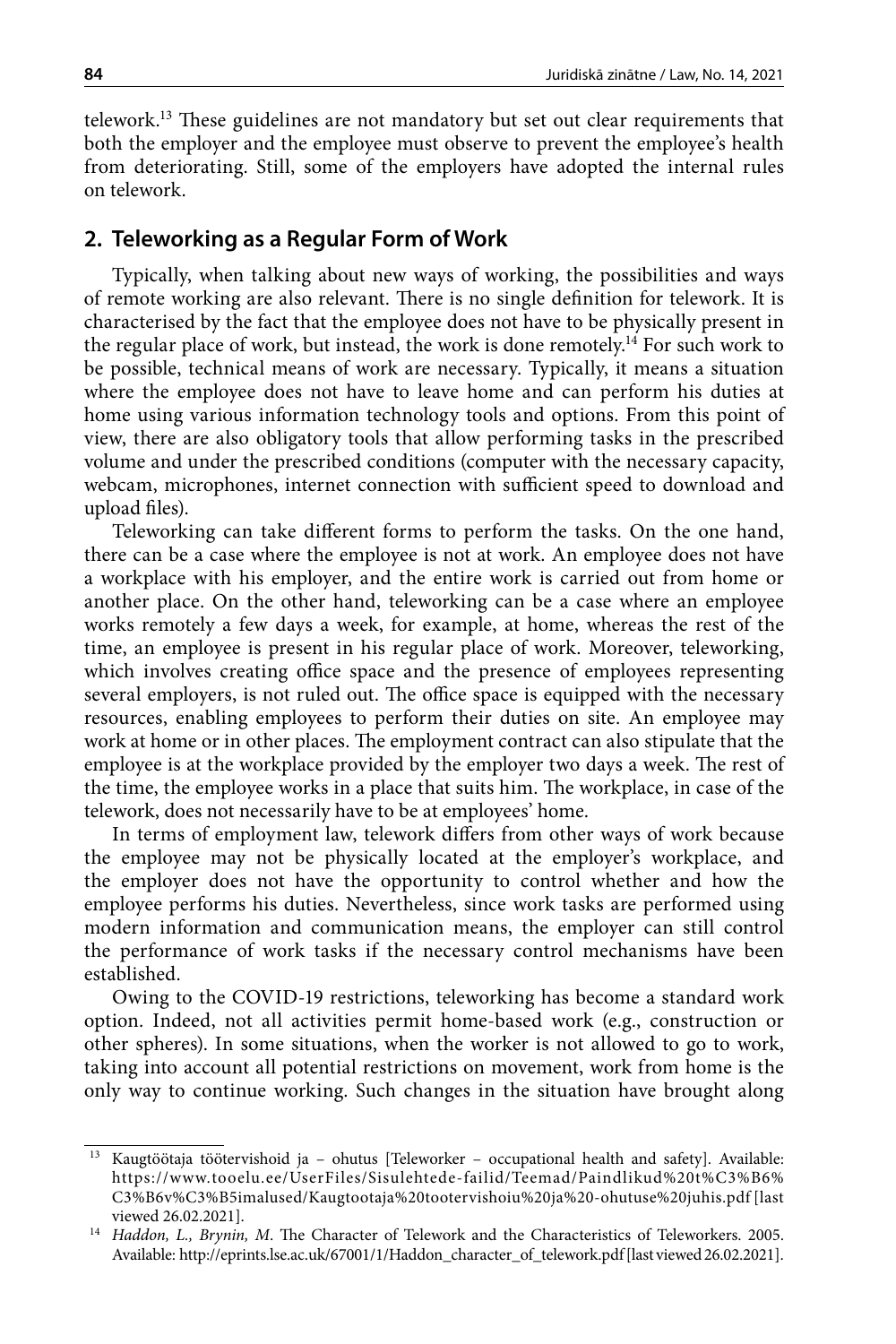new issues, which so far in teleworking were either not regulated at all or lacked regulation of a sufficient extent and scope.

According to the ECA, if the tasks are performed remotely, the performance of the specified work must be agreed in the employment contract. The ECA does not specify what the working conditions are in the case of telework, nor does it stipulate what the rights and obligations are and what means of employment must be guaranteed by the employer to the employee. These obligations are left to the agreement of the parties.

As mentioned above, certain principles for organizing telework were agreed upon between the Confederation of Estonian Trade Unions and the Estonian Employers' Confederation for 2017. This agreement is of an indicative nature. Although the aforementioned agreement referred to teleworking on a voluntary basis and on the basis of an agreement between the parties, under the conditions that changed due to COVID-19, the transition to teleworking was compulsory rather than agreement-based. Especially in the spring of 2020, when the first wave of the COVID-19 and the restrictions stepped in unexpectedly. Employers had no choice but to arrange for employees to work remotely where it was feasible, and the nature of the work allowed to do so. There was relatively little time left to agree on which conditions would be applicable to telework.

Estonian labour legislation addresses the question of agreement of the parties as to whether and under what conditions organizing of telework is realizable. The law does not specify the rights and obligations of employees and employers.

A more significant aspect of teleworking is ensuring compliance with the working and rest time prescribed by law and agreeing expressly on the time from which the employee must be available to the employer to perform work-related tasks. There is also a need to agree on how and to what extent the costs related to the resources required for carrying out the work should be covered.

In the case of teleworking, compliance with occupational health and safety requirements remains of major importance. The current legal regulation of occupational health and safety is aimed at achieving that the employer is generally responsible for compliance with the requirements related to occupational health and safety. Although the employee is also obliged to comply with occupational health and safety requirements, the employer is ultimately responsible for meeting these requirements.

The Estonian Occupational Health and Safety Act stipulates the same principle – the employer is responsible for compliance with occupational health and safety requirements. The employer must instruct the employee and explain to them the risks associated with teleworking. Still, the employer will not be excused from liability should the employee's health deteriorate during teleworking. In this respect, the improvement of the relevant legal regulation in Estonia is impending, as the division of responsibility for compliance with occupational health and safety requirements in telework should be imperative.

In Estonia, the Chamber of Commerce and Industry proposed that the employee be responsible for safe working conditions if the employer has informed the employee about the risks of teleworking. It should therefore imply a division of responsibilities between the employee and the employer.<sup>15</sup>

<sup>15</sup> Töötamisega seotud regulatsioone tuleb muuta paindlikumaks [Regulations concerning employment must be more flexible].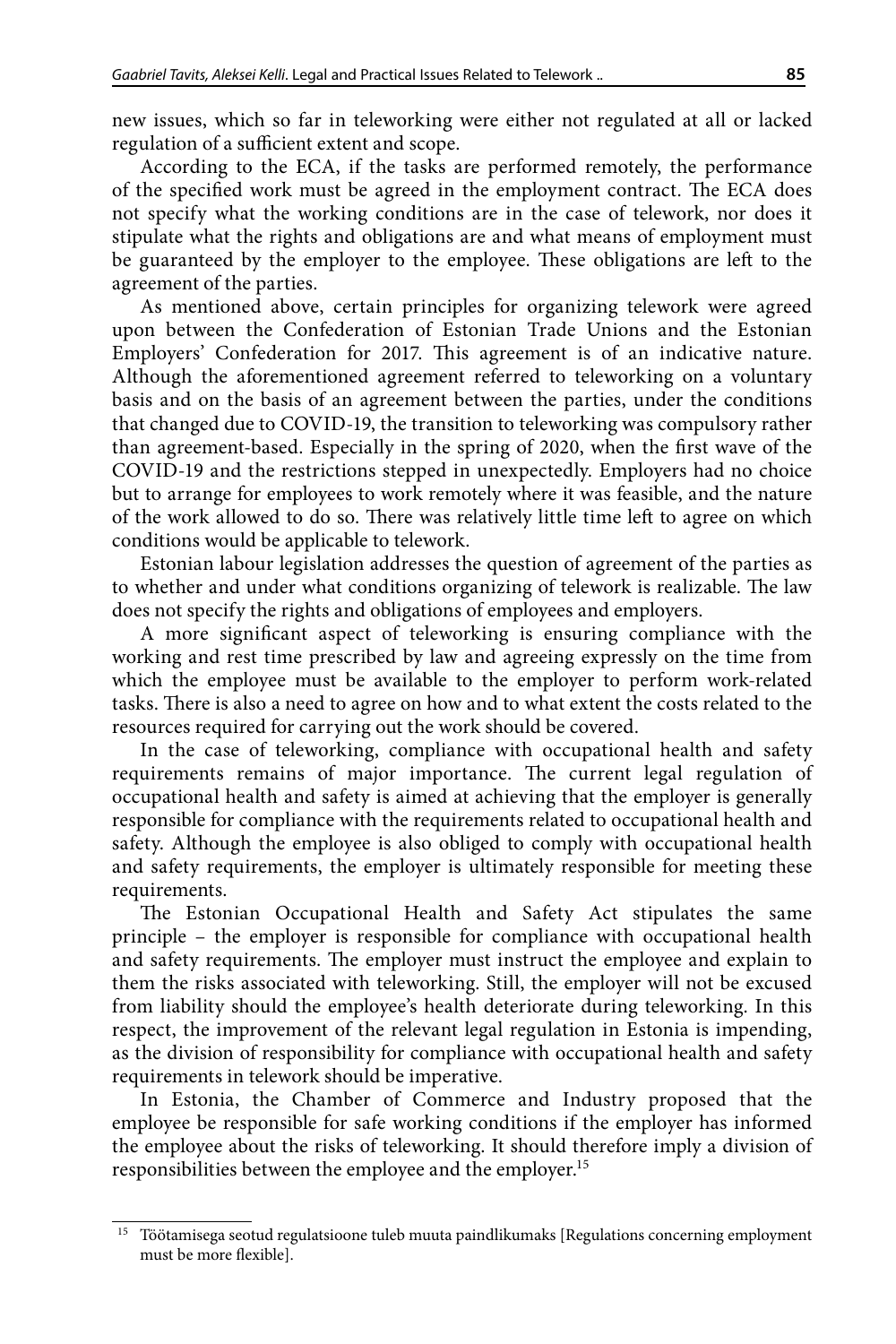### **3. Employee Privacy, Occupational Health and Safety and Telework**

Teleworking does not necessarily entail the violation of the employee's privacy. The employee consents to telework and therefore accepts the necessary restrictions. It is compatible with the General Data Protection Regulation (hereinafter – GDPR).16 Article 6 (1) of the GDPR allows the processing of the employee's personal data<sup>17</sup> for the performance of a contract (clause b) and the legitimate interests (clause f).

Privacy issues may ensue when telework is required unexpectedly, and neither the employee nor the employer can implement different measures. Considering COVID-19 outbreak in spring 2020, one can ask whether and to what extent the employer had an obligation and the right to unilaterally oblige the employee to transfer to the telework?

Article 8 of the Human Rights Convention, which states that everyone has the right to privacy, has a key role here. This situation also concerns a person's right to the dwelling. According to Article 8 of the Human Rights Convention, the right to interfering with privacy is not unlimited. Under Article 8, it is permissible to interfere with a person's privacy if it is necessary in a democratic society, and such a possibility is also provided by law. It does not matter whether it is a law adopted by the parliament. According to the European Court of Human Rights case law, the legal basis can be constituted by any legal act, whether enacted by law or set forth in accordance with the law.

Therefore, an employer's order to work at an employee's home office needs a legal basis. What the legal basis must be is not specified by the Human Rights Convention. An emergency situation was declared in Estonia on 12 March 2020. Based on the emergency situation, the Government of the Republic acquired the competence to establish various restrictions, including restrictions related to the movement of people. The establishment of such a state of emergency gives the employer the right to oblige an employee to work remotely if this is necessary in a democratic society and also protects the rights and freedoms of others.

There is one more aspect to be noted here. When Estonia declared a state of emergency, the Estonian government sent a notice to the Council of Europe to suspend the guarantee of the rights and freedoms provided for in the ECHR during the emergency.<sup>18</sup> Such an opportunity is provided for by Article 15 of the Human Rights Convention. Does such an exercise of the right automatically mean that the rights and freedoms provided for in the ECHR may be restricted? Even if it were held that the state had the possibility to impose restrictions on the suspension of the rights provided for in Article 8, this did not nullify the restriction of the right to privacy provided for in Sections 33 and 43 of the

<sup>16</sup> Regulation (EU) 2016/679 of the European Parliament and of the Council of 27 April 2016 on the protection of natural persons with regard to the processing of personal data and on the free movement of such data, and repealing Directive 95/46/EC (General Data Protection Regulation). Available: <https://eur-lex.europa.eu/eli/reg/2016/679/oj> [last viewed 13.09.2021].

 $17$  Article 4 (1) of the GDPR defines personal data as information relating to an identified or identifiable natural person.

<sup>18</sup> Reinsalu: hädaolukorras võidakse piirata inimõiguste konventsioonis tagatud õigusi [Reinsalu: In case of emergency, human rights can be restricted]. Available: [https://www.delfi.ee/news/](https://www.delfi.ee/news/paevauudised/eesti/reinsalu-hadaolukorras-voidakse-piirata-inimoiguste-konventsioonis-tagatud-oigusi?id=89384059) [paevauudised/eesti/reinsalu-hadaolukorras-voidakse-piirata-inimoiguste-konventsioonis-tagatud](https://www.delfi.ee/news/paevauudised/eesti/reinsalu-hadaolukorras-voidakse-piirata-inimoiguste-konventsioonis-tagatud-oigusi?id=89384059)[oigusi?id=89384059](https://www.delfi.ee/news/paevauudised/eesti/reinsalu-hadaolukorras-voidakse-piirata-inimoiguste-konventsioonis-tagatud-oigusi?id=89384059) [last viewed 26.02.2021]; *Lõhmus, U.* Lisandusi inimõiguste konventsiooniga võetud kohustuste peatamisele [In addition to suspended obligations arising from the Human Rights Convention]. Available: [https://www.err.ee/1070879/uno-lohmus-lisandusi-inimoiguste-konventsiooniga](https://www.err.ee/1070879/uno-lohmus-lisandusi-inimoiguste-konventsiooniga-voetud-kohustuste-peatamisele)[voetud-kohustuste-peatamisele](https://www.err.ee/1070879/uno-lohmus-lisandusi-inimoiguste-konventsiooniga-voetud-kohustuste-peatamisele) [last viewed 26.02.2021].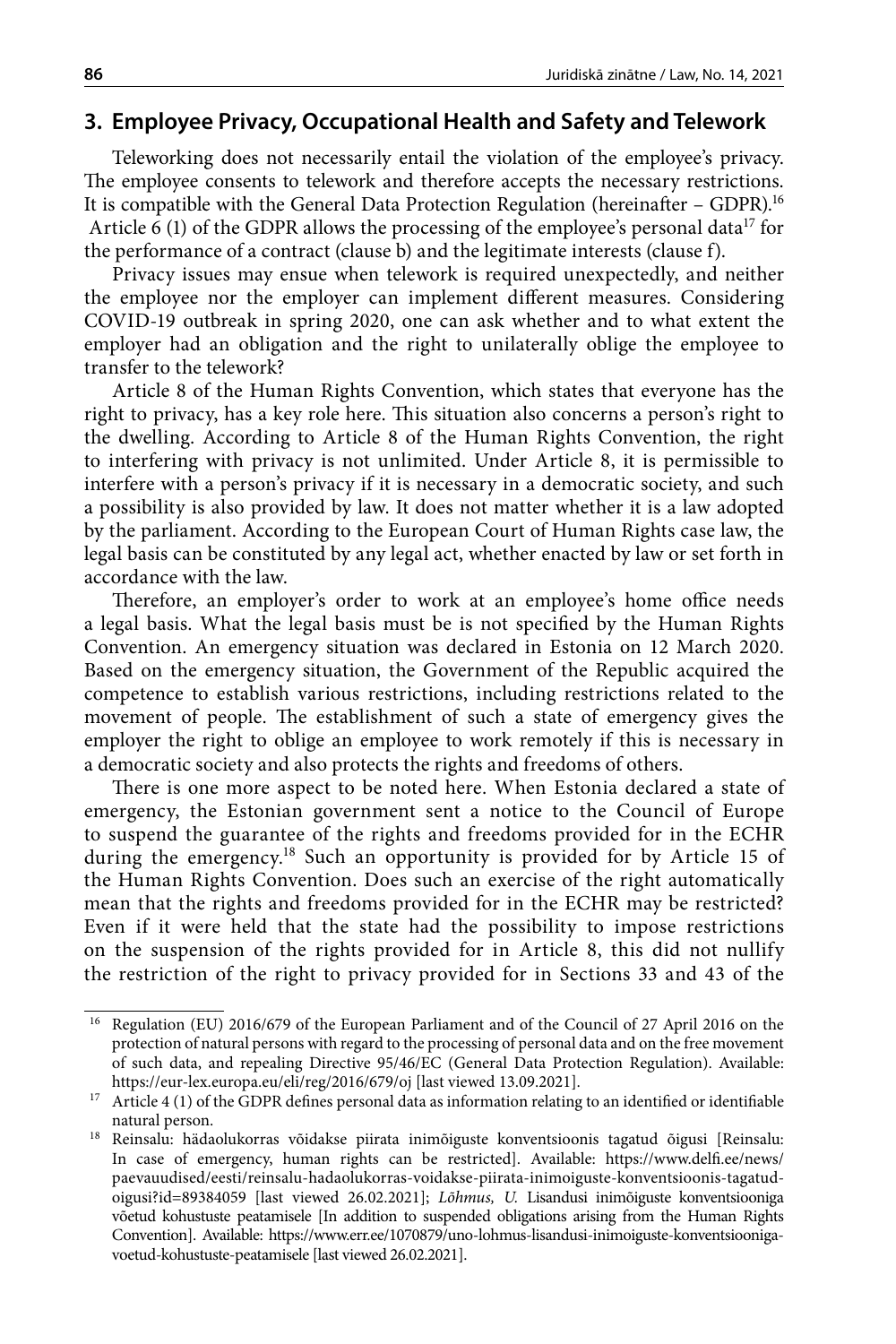Estonian Constitution and the legal consequences thereof.19 According to the Estonian Constitution, it is also possible to place restrictions on a person's private life if necessary to protect the rights of other persons. Restrictions on movement are imposed and needed to limit the spread of the virus. The measures taken to do so are necessary to protect the rights and freedoms of others. Therefore, it is in accordance with the Estonian Constitution that an employer orders an employee to work remotely if this is necessary to ensure the rights and freedoms of other persons. For the employer to issue such an order, the state must issue a general order imposing restrictions on movement. Based on general restrictions, the employer can also unilaterally reorganize work according to the changed overall situation.

However, one problem remains when there are no overall restrictions in the country, but the employer wants to impose such restrictions in his company to prevent, for example, the spread of the virus or other infectious diseases (to prevent a local outbreak). If the employer wishes to impose such restrictions itself, it can do so only if legislation provides a basis for such action.

Under the Occupational Health and Safety Act, the employer must ensure a safe working environment and healthy working conditions. These occupational health conditions must be ensured in such a way that the health, rights and freedoms of other workers are not adversely affected. The Occupational Health and Safety Act provides an opportunity to reorganize work. Still, it does not confer upon the employer the unilateral decision-making right to direct an employee to telework. The employer can send the employee to work at home on a condition that it provides the corresponding work equipment and a safe work environment (e.g., a suitable desk, office chair, etc.) needed for work.

If the employer gives an order to stay at home, this order is also justified, but the employee refuses to do so. It must be considered that the employee may commit a breach of work obligations. For example, according to the Estonian Employment Contracts Act, the law stipulates the employee's obligation to refrain from violating the rights of other employees, and the employee also has an obligation to do everything in his power to avoid harming the health of other employees. When an employee comes to his regular workplace despite the employer's instructions, thus he by his presence endangers the health of other employees. Such behaviour in the employment relationship entails the responsibility of the employer for ensuring safe working conditions. Still, at the same time, it may also lead to the employee's individual responsibility (e.g., due to breach of non-contractual obligations). Because of the above, the employer's decision to assign the employee to working remotely must be made in accordance with the law and the actual situation at the workplace. If the employee disregards the employer's order to perform telework even if the situation at the workplace requires this measure, the employee assumes responsibility for such behaviour. In addition to being liable to the employer, it is conceivable that an employee is personally liable to co-workers if his behaviour may lead to health problems of other employees.

<sup>19</sup> *Lõhmus, U*. Lisandusi inimõiguste konventsiooniga võetud kohustuste peatamisele [In addition to suspended obligations arising from the Human Rights Convention].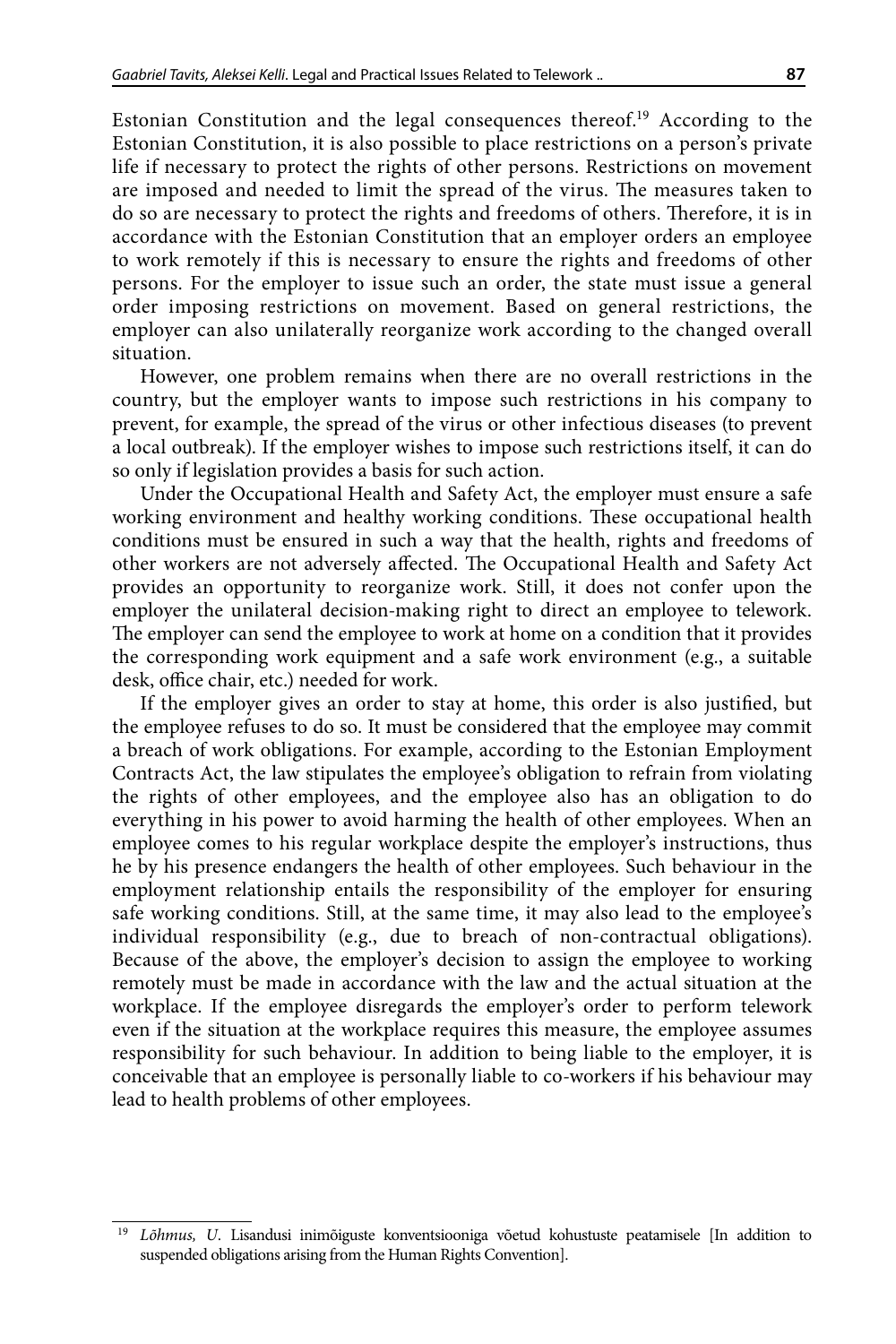## **4. Calculation of Working Time and Rest Time**

The issue of working and rest time is one of the critical topics in employment. The more flexible the working conditions, the more crucial the relationship between working time and rest time. The proper ratio of working and rest time ensures the employee's efficiency. Compliance with the working and rest time requirements ensures that the employee is provided with the necessary occupational health and safety conditions. The ECA complies with the Working and Rest Time Directive requirements established by the European Union, $20$  related to the restrictions on maximum working hours and compliance with the requirements for minimum rest periods. Under Section 28 (2) 4) of the ECA, the employer is obliged to ensure the control of working and rest time and ensure that the necessary records are kept regarding the use of working and rest time. In its judgment, the ECJ has drawn attention to how the employer must keep working time records.<sup>21</sup> The European Working Time Directive does not explicitly provide a single measure on how the calculation of working and rest time should be ensured, leaving the choice to the Member States. The Employment Contracts Act does not describe how the employer must keep these records and whether and in what cases the representative of employees has access to these records.

The calculation of working time makes it possible to determine whether and to what extent employees have had to work overtime and whether the necessary rest requirements have been complied with. Although the Employment Contracts Act does not oblige the employer to introduce a specific accounting system or prescribe how the said accounting system for working and rest time should be introduced regarding employees, it is up to the employer to comply with this obligation.

The spread of digitalization means that the employee does not have to be always virtually reachable by the employer. The only aspect that matters is that his job should be fulfilled and, if necessary, the employee must be available to the employer for professional communication. Consequently, the employee may be independent in planning his working and rest time. Concerning rest time, the ECA allows the employer to divide the rest period into parts based on an agreement prescribed in the employment contract. According to Section 51 of the ECA, the rest period between working days must be at least 11 hours. This rest period can be divided into parts by an agreement in the employment contract. There are also restrictions on splitting rest time. The duration of one part of the rest period shall be at least six consecutive hours, and the work shall not endanger the health and safety of the worker. If such a rest period is agreed upon in the employment contract, the employer must comply with this requirement. It is not only compliance with the requirements prescribed by the ECA. Above all, the restrictions important from the point of view of occupational health and safety must be respected. This provision becomes significant in teleworking when uninterrupted rest may not be possible in all cases. Here, the employer's obligation to ensure that the employee complies with the requirements for the regulation of rest time is principal. From the legal regulation, the regulation of working and rest time and occupational health and

<sup>&</sup>lt;sup>20</sup> Directive 2003/88/EC of the European Parliament and Council of 4 November 2003 concerning certain aspects of the organisation of working time. Available: [https://eur-lex.europa.eu/legal-content/](https://eur-lex.europa.eu/legal-content/EN/TXT/PDF/?uri=CELEX:32003L0088&from=ET) [EN/TXT/PDF/?uri=CELEX:32003L0088&from=ET](https://eur-lex.europa.eu/legal-content/EN/TXT/PDF/?uri=CELEX:32003L0088&from=ET) [last viewed 26.02.2021].

<sup>21</sup> Judgment of the Court (Grand Chamber) of 14 May 2019. *Federación de Servicios de Comisiones Obreras (CCOO) v. Deutsche Bank SAE.* Case No. C-55/18. Available: [https://eur-lex.europa.eu/legal](https://eur-lex.europa.eu/legal-content/EN/TXT/?uri=CELEX%3A62018CJ0055)[content/EN/TXT/?uri=CELEX%3A62018CJ0055](https://eur-lex.europa.eu/legal-content/EN/TXT/?uri=CELEX%3A62018CJ0055) [last viewed 26.02.2021].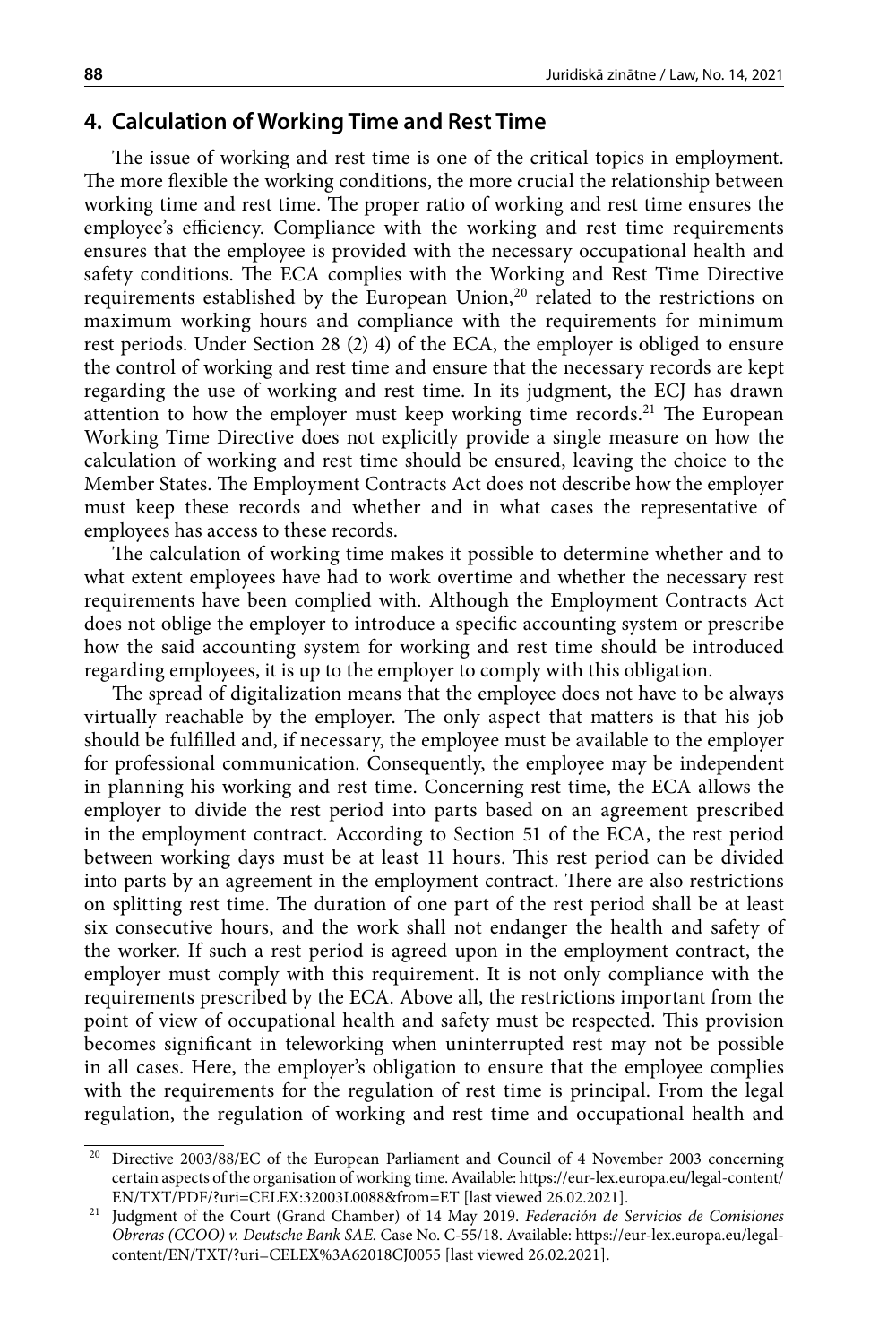safety requirements remain the employer's responsibility. Here, a particular change in trend must be considered.

Concerning working and rest time, the employee and the employer must agree on the time intervals during which the employee must be available. An employee cannot be required to be available 24 hours a day. The regulation of working and rest time can be provided by law, but the possibility becomes sufficient if the employee and the employer reach a corresponding agreement.

#### **Summary**

The changed situation incurs new challenges to the regulation of labour relations. While in the near past we considered teleworking as one of the optional alternatives to working and earning income, today it may be said that in some cases, telework is the only way for people with different mobility restrictions to work and make a living.

Estonian labour legislation does not formally regulate telework and the conditions for its application. There is only one provision in ECA, according to which there is a possibility to apply telework by mutual agreement of the parties. The parties determine the conditions of the telework agreement to the employment contract.

Compliance with the rules of working and rest time and occupational health and safety requirements have remained the employer's responsibility, even if the employee works remotely. Although the employer must ensure occupational health and safety requirements, it is worth considering the division of responsibilities between the employer and the employee in telework. This is especially the case when the employer has informed the employee about the risks of teleworking.

A dominant legal issue is a possibility for the employer to oblige the employee to work remotely if there are no other opportunities to perform work duties. Although this may appear to be an unjustified interference with worker's privacy, at first sight, such interference can have a legitimate basis if it is provided for by law or if it is intended to ensure the health and safety of other workers.

## **Sources**

#### **Bibliography**

- 1. Kaugtöö kokkulepe [Agreement on telework]. 25.05.2017. Available: [https://www.eakl.ee/](https://www.eakl.ee/kokkulepped/kaugtoo-kokkulepe) [kokkulepped/kaugtoo-kokkulepe](https://www.eakl.ee/kokkulepped/kaugtoo-kokkulepe) [last viewed 26.02.2021].
- 2. Eesti infoühiskonna arengukava kuni 2020 [Development plan for Estonian information society until 2020]. Available: [https://www.mkm.ee/sites/default/files/eesti\\_infouhiskonna\\_arengukava.](https://www.mkm.ee/sites/default/files/eesti_infouhiskonna_arengukava.pdf) [pdf](https://www.mkm.ee/sites/default/files/eesti_infouhiskonna_arengukava.pdf) [last viewed 27.02.2021].
- 3. Guide on Article 8 of the European Convention on Human Rights. Available: [https://www.echr.](https://www.echr.coe.int/documents/guide_art_8_eng.pdf) [coe.int/documents/guide\\_art\\_8\\_eng.pdf](https://www.echr.coe.int/documents/guide_art_8_eng.pdf) [last viewed 26.02.2021].
- 4. *Haddon, L., Brynin, M*. The Character of Telework and the Characteristics of Teleworkers. 2005. Available: [http://eprints.lse.ac.uk/67001/1/Haddon\\_character\\_of\\_telework.pdf](http://eprints.lse.ac.uk/67001/1/Haddon_character_of_telework.pdf) [last viewed 26.02.2021].
- 5. *Lõhmus, U*. Lisandusi inimõiguste konventsiooniga võetud kohustuste peatamisele [In addition to suspended obligations arising from the Human Rights Convention]. Available: [https://www.err.](https://www.err.ee/1070879/uno-lohmus-lisandusi-inimoiguste-konventsiooniga-voetud-kohustuste-peatamisele) [ee/1070879/uno-lohmus-lisandusi-inimoiguste-konventsiooniga-voetud-kohustuste-peatamisele](https://www.err.ee/1070879/uno-lohmus-lisandusi-inimoiguste-konventsiooniga-voetud-kohustuste-peatamisele) [last viewed 26.02.2021].
- 6. Töötamisega seotud regulatsioone tuleb muuta paindlikumaks [Regulations concerning employment must be more flexible]. Available: [https://www.koda.ee/et/uudised/tootamisega-seotud-regulatsioone](https://www.koda.ee/et/uudised/tootamisega-seotud-regulatsioone-tuleb-muuta-paindlikumaks)[tuleb-muuta-paindlikumaks](https://www.koda.ee/et/uudised/tootamisega-seotud-regulatsioone-tuleb-muuta-paindlikumaks) [last viewed 27.02.2021].